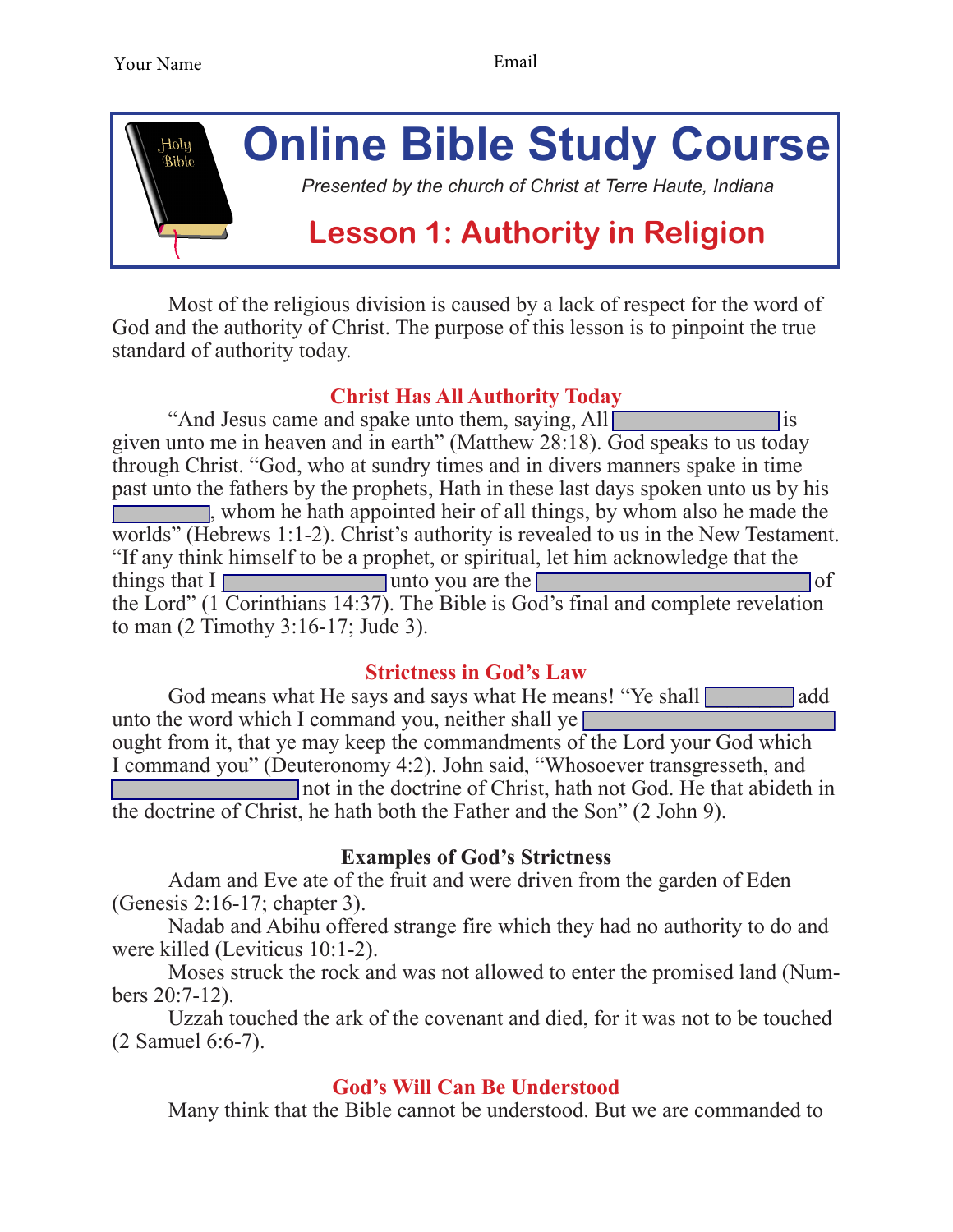understand it. "Whereby, when ye read, ye may my knowledge in the mystery of Christ" (Ephesians 3:4). "Wherefore by ye not unwise, but will of the Lord is" (Ephesians 5:17). Do you think that God would give us a book to read, believe, and obey and then make it too hard to understand? mean that the Bible reads as a first grade reader. It simply means that with study you can understand what God expects of you without some special anointing of God.

#### **False Standards of Authority**

 Let's take a look at some false standards of authority that many people appeal to in religion:

#### **Conscience**

 In religious matters people just let their conscience be their guide. Conscience is that which tells us whether we are doing right or wrong, based upon what we have been taught. Personal experiences and feelings can lead one astray, yet many are guided by them. Solomon said, "There is a which  $\lceil$ right unto a man, but the end thereof are the ways of  $\blacksquare$  . (Proverbs 14:12). The apostle Paul was guided by his conscience (Acts 23:1), but he did many things which were religiously wrong. "I verily thought with  $\Box$ that I ought to do many things the state of Jesus of Nazareth" (Acts 26:9).

#### **The Wisdom of Men**

 Men can be wrong! Our faith must not be in our own thinking nor in the wisdom of others. "That your should not stand in the wisdom of  $\blacksquare$ , but in the power of God" (1 Corinthians 2:5). God's ways and man's ways are different. "For after that in the wisdom of God the world by  $\Box$ knew  $\Box$  God..." (1 Corinthians 1:21). "O Lord, I know that the way of man is not in himself: it is \_\_\_\_\_\_\_\_\_ in man that walketh to \_\_\_\_\_\_\_\_\_\_\_\_\_\_\_\_\_\_ his steps" (Jeremiah 10:23). This will eliminate all man-made creed books that about every denomination has. God's only creed is the Bible!

#### **The Majority**

 The majority of people can be wrong. Just because the majority may do a thing does not make it right. There were only 8 persons saved in the ark (1 Peter 3:20). "Enter ye in at the strait gate: for wide is the gate, and broad is the way, that leadeth to to destruction and **there** be which go in thereat: Because strait is the gate, and narrow is the way, which leadeth unto life, and  $\Box$ there be that find it" (Matthew 7:13-14). The way to heaven is the way of the minority! The Lord's people have always been the few (Deuteronomy 7:7).

#### **Parents**

 Many want to follow tradition handed down by their parents. Belonging to a